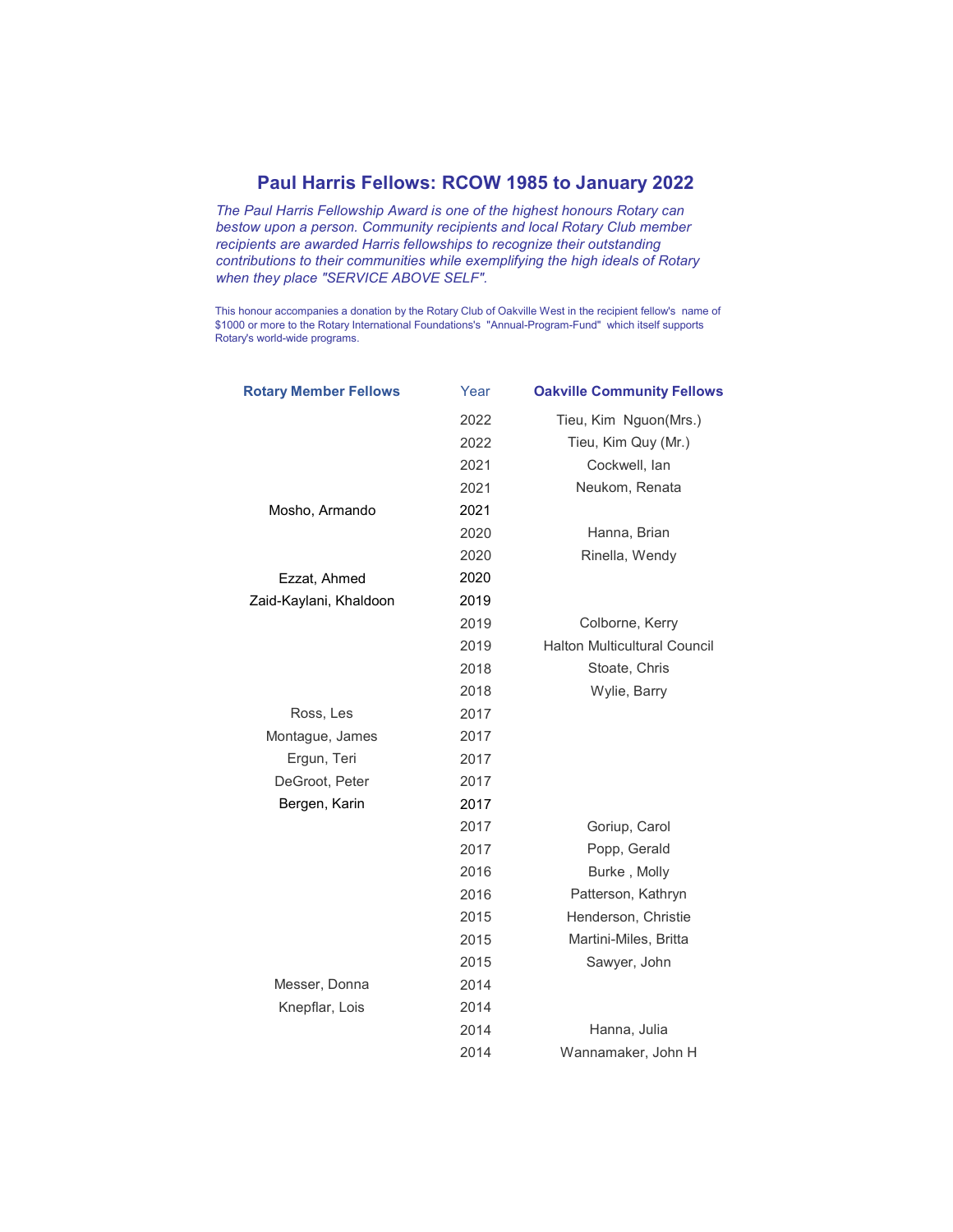## Paul Harris Fellows: RCOW 1985 to January 2022

| Sheppard, Susan     | 2013 |                  |
|---------------------|------|------------------|
| McLeod, Duncan      | 2013 |                  |
| Anderson, Bonnie    | 2011 |                  |
| Nourse, David       | 2010 |                  |
|                     | 2010 | Duffy, Judy      |
|                     | 2010 | Faria, Cindy     |
|                     | 2010 | Howard, Ian      |
| Painchaud, Marcel   | 2009 |                  |
| Ford, William       | 2009 |                  |
| Dalton, Mark        | 2009 |                  |
|                     | 2009 | Apa, Frank       |
|                     | 2009 | Arnold, Pamela   |
|                     | 2009 | Blake, Robert    |
| Weir, D. Russell    | 2008 |                  |
| Blake, Doreen       | 2007 |                  |
| Abboud, David       | 2007 |                  |
| Duffy, Greg         | 2006 |                  |
| Blokhuis, Wilma     | 2006 |                  |
| Keitner, Andrew     | 2004 |                  |
| Heintzman, Marie    | 2004 |                  |
| Balcom, Calvin M.   | 2004 |                  |
|                     | 2004 | Palmieri, Gesua  |
| Pong, Kelly         | 2003 |                  |
| Gall, Ronald        | 2003 |                  |
| Greer, Steven       | 2002 |                  |
| D'Orazio, Jim       | 2002 |                  |
| Cryne, Steven       | 2002 |                  |
| Bingham, Pam        | 2002 |                  |
|                     | 2001 | Levy, Sheldon    |
| Planeta, Yarka      | 2000 |                  |
| Demunck, Carl       | 2000 |                  |
|                     | 2000 | Hughes, Bill     |
| Philbrook, Frank A. | 1999 |                  |
| Levine, Harry       | 1999 |                  |
| Cardamone, Mary     | 1999 |                  |
|                     | 1999 | Armstrong, Sally |
|                     | 1999 | Barrett, Harry   |
|                     | 1999 | Kerr, Christine  |
|                     |      |                  |